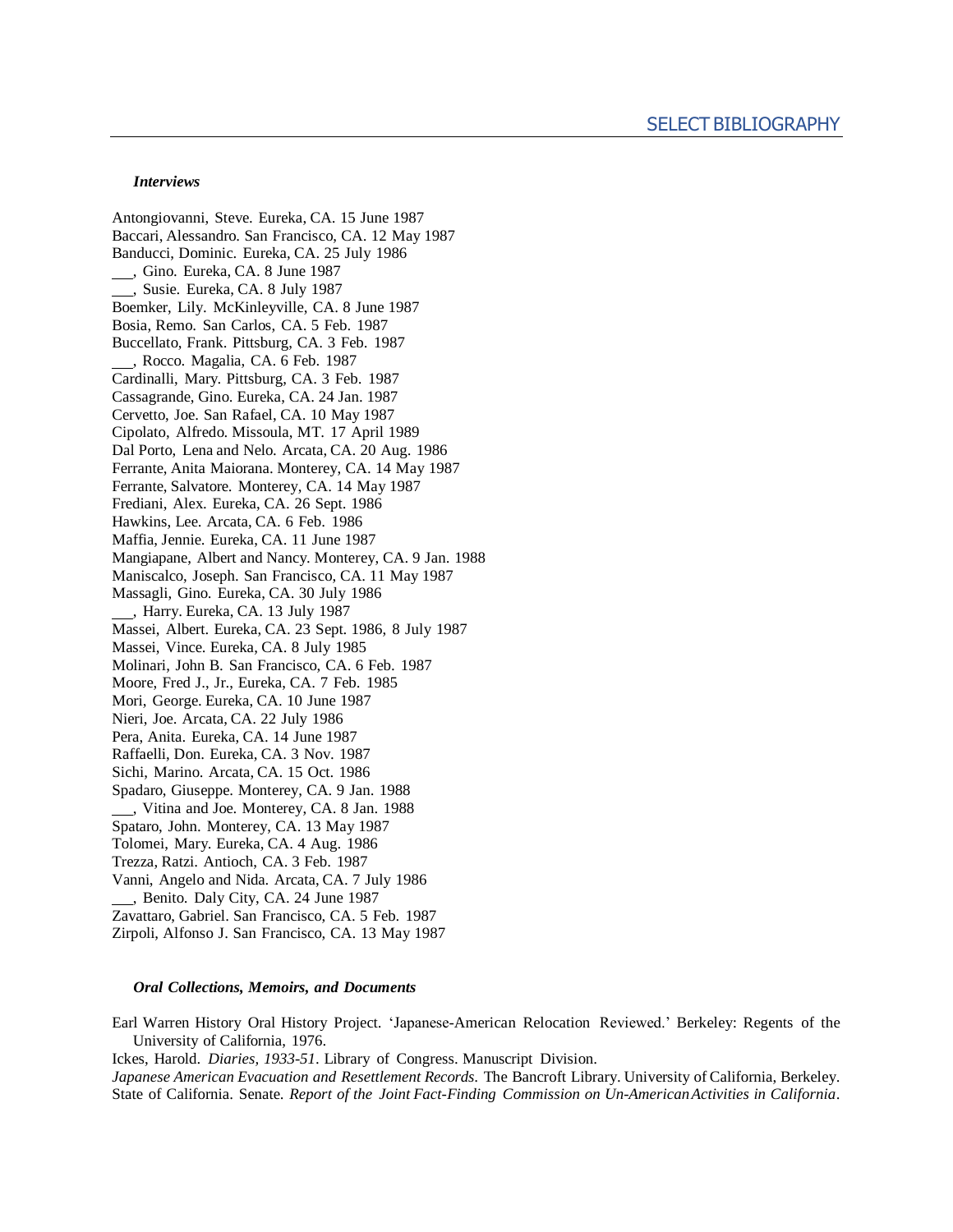55th Sess., 1943. Part IV, Nazi Activities, pp. 218-81; Part V, Fascist Activities, pp. 282-321.

- United States. *Papers of the U.S. Commission on Wartime Relocation and Internment of Civilians*, part 1, numerical file archive. Edited by Randolph Boehm. Frederick, MD: University Publications of America, Inc., 1983.
	- \_\_\_\_\_. Congress. House. *Fourth Interim Report of the Select Committee Investigating National Defense Migration*. 77th Cong., 2d sess., H.R. 2124, May 1942. Washington, D.C.: U.S. Government Printing Office, 1942.
	- \_\_\_\_\_. *Report of the Select Committee Investigating National Defense Migration.* 77th Cong., 2d sess., H.R. 1911., March 19, 1942. Washington, D.C.: U.S. Government Printing Office, 1942.
- \_\_\_\_\_. *Hearings of the Select Committee Investigating National Defense Migration*. 77th Cong., 2d sess., Pts. 29, 30, 31. Washington, D.C.: U.S. Government Printing Office, 1942.
- Western Defense Command and Fourth Army. *Final Report: Japanese Evacuation from the West Coast, 1942*. Washington, D.C.: U.S. Government Printing Office, 1943.
- Zirpoli, Alfonso J. 'Faith in Justice: Alfonso J. Zirpoli and the United States District Court for the Northern District of California,' an oral history conducted 1982-83 by Sarah L. Sharp, Regional Oral History Office, The Bancroft Library, University of California, Berkeley, 1984.

## *Books*

- Blum, John M. *V was for Victory: Politics and American Culture During World War II*. New York: Harcourt Brace Jovanovich, 1976.
- Christgau, John. *'Enemies': World War II Alien Internment*. Ames: IowaState University Press, 1985.
- Collins, Frederick L. *The FBI in Peace and War*. New York: G.P. Putnam's Sons., 1943.
- Conn, Stetson, Engleman, Rose C., and Fairchild, Byron. *The United States Army in World War II, The Western Hemisphere: Guarding the United States and Its Outposts*. Washington, D.C.: Office of the Chief of Military History, Department of the Army, 1964.
- Daniels, Roger. *Concentration Camps USA: Japanese Americans and World War II*. New York: Holt, Rinehart and Winston, 1972.
- Diggins, John P. *Mussolini and Fascism: The View from America*. Princeton: Princeton University Press, 1972.
- Grodzins, Morton. *Americans Betrayed: Politics and the Japanese Evacuation*. Chicago: University of Chicago Press, 1949. Midway reprint, 1974.
- Iorizzo, Luciano J., and Salvatore, Mondello. *The Italian Americans*.

Boston: Twayne Publishers, 1980.

- Irons, Peter. *Justice at War*. New York: Oxford UniversityPress, 1983. Radin, Paul. *The Italians of San Francisco: Their Adjustment and Acculturation*. New York: Arno Press, 1975.
- Rolle, Andrew F. *The American Italians, Their History and Culture*. Belmont, CA: Wadsworth Publishing Co., Inc., 1972.
- \_\_\_\_\_. *The Immigrant Upraised: Italian Adventurers and Colonists in an Expanding America*. Norman, OK: University of Oklahoma Press, 1968.
- Salvemini, Gaetano. *Italian Fascist Activities in the United States*. Washington, D.C.: American Council on Public Affairs, 1944. Reprint. Ed. with an Intro. by Philip V. Cannistraro. New York: Center for Migration Studies, 1977.
- TenBroek, Jacobus, Barnhart, Edward N., and Matson, Floyd W. *Prejudice, War and the Constitution: Japanese American Evacuation and Resettlement*. Berkeley: University of California Press, 1954.
- Wyman, David S. *Paper Walls: America and the Refugee Crisis, 1938-1941*. Amherst: University of Massachusetts Press, 1968; New York, 1985.

## *Journal Articles, Magazines, and Unpublished Manuscripts*

Ascoli, Max. 'On the Italian–Americans.' *Common Ground* 3 (Autumn 1942): 45-49.

Bellquist, Eric C. 'Tolerance Needed.' *California Monthly* 43 (April 1942): 8, 42-45.

- Bruner, Jerome, S., and Sayre, Jeanette. 'Shortwave Listening in an Italian Community.' *Public Opinion Quarterly* 5 (Winter 1941): 640-56.
- Campisi, Paul. 'The Adjustment of Italian-Americans to the War Crisis.' M.A. Thesis. University of Chicago, 1942.